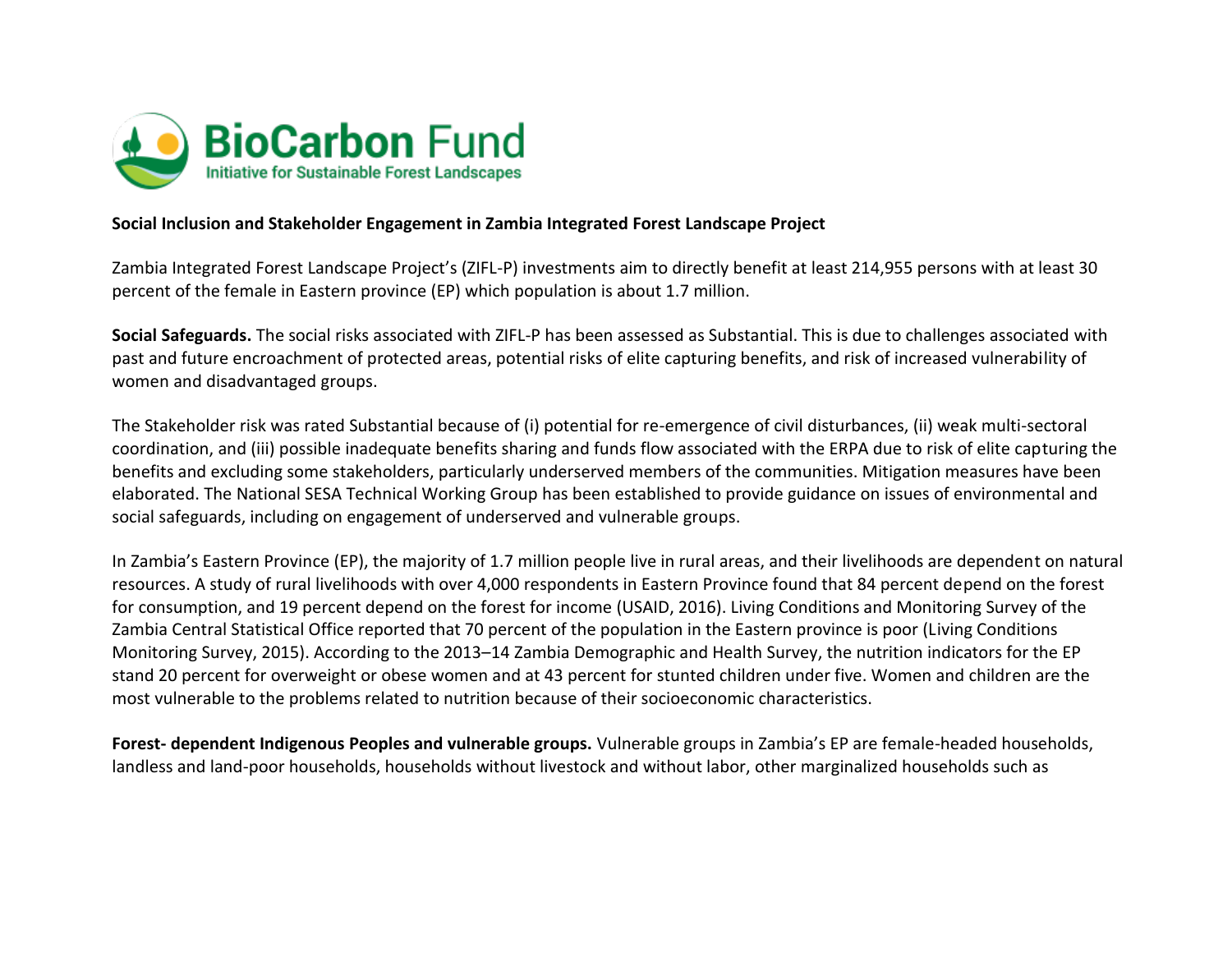households supporting or headed by children, the elderly, people with HIV/AIDS, the terminally ill, and the disabled. The OP 4.10 was not triggered as no group in the program area meet with its criteria.

Elements of Indigenous Peoples Plan (IPP) are included in Social Development Plan (SDP), with measures for providing culturally appropriate economic and social benefits for vulnerable groups, engaging them in consultations conducted in culturally appropriate manners with materials and FGRM procedures translated into the Afan Oromo language (local language). Woreda/community level consultations took into consideration the social and cultural diversity of the forest communities with respect to their forest management and utilization practices. The program ensures Free, Prior and Informed Consent (FPIC) with the underserved people, which include ethnic minorities, pastoralists and other designated disadvantaged people living with disabilities or HIV/AIDS.

**Gender.** The majority of small and medium farm households in Zambia are headed by men, while 26 percent are headed by women. Livelihoods amongst the rural population are mainly land-dependent. Access to land for women is constrained in Zambia, with 80 percent of female-headed households owning less than 2 ha of land. Women provide more than 60 percent of the agricultural labor force but do not have the same access to productive inputs (land, finance, and information), which makes women more vulnerable to the negative impacts of climate variability and related shocks. Furthermore, 43 percent of male‐headed households engage in crop commercialization, while only 29 percent of female‐headed households are able to move beyond subsistence farming. Women do not have equal voice and power on a national, local, or household level. Some ZIFL-P activities could potentially worsen gender inequality if not carefully conceived and implemented. For example, CSA practices may have undesired effects on workload, assets, crop residues, food and nutrition security, mechanization, and extension. CSA may shift labor input from plowing, which is traditionally based on male labor, to ripping and increasing land preparation, which is more traditionally seen as female work. CSA practices may require substantial investments of time, labor, or cash, which often are considerable constraints for women.

ZIFL-P supported the training of women on climate-smart agricultural (CSA) practices. The project is mindful of the possible negative impacts of CSA practices on women's workload and promotes labor-saving technologies to limit barriers of women to adopt these methods. The project will also provide funds for CSA and other livelihood activities through community grants and technical support consultancies. Groups such as existing cooperatives, women's groups, producer organizations, or newly established groups will be eligible to receive matching grants to conduct livelihood interventions like CSA, the introduction of poultry or small ruminants, smallscale agro-processing, and small-scale irrigation. Additionally, through the dissemination of improved cookstoves, another component of ZIFL-P, women, and children will benefit from cleaner indoor air and can save money and time that would otherwise be spent purchasing or collecting fuelwood.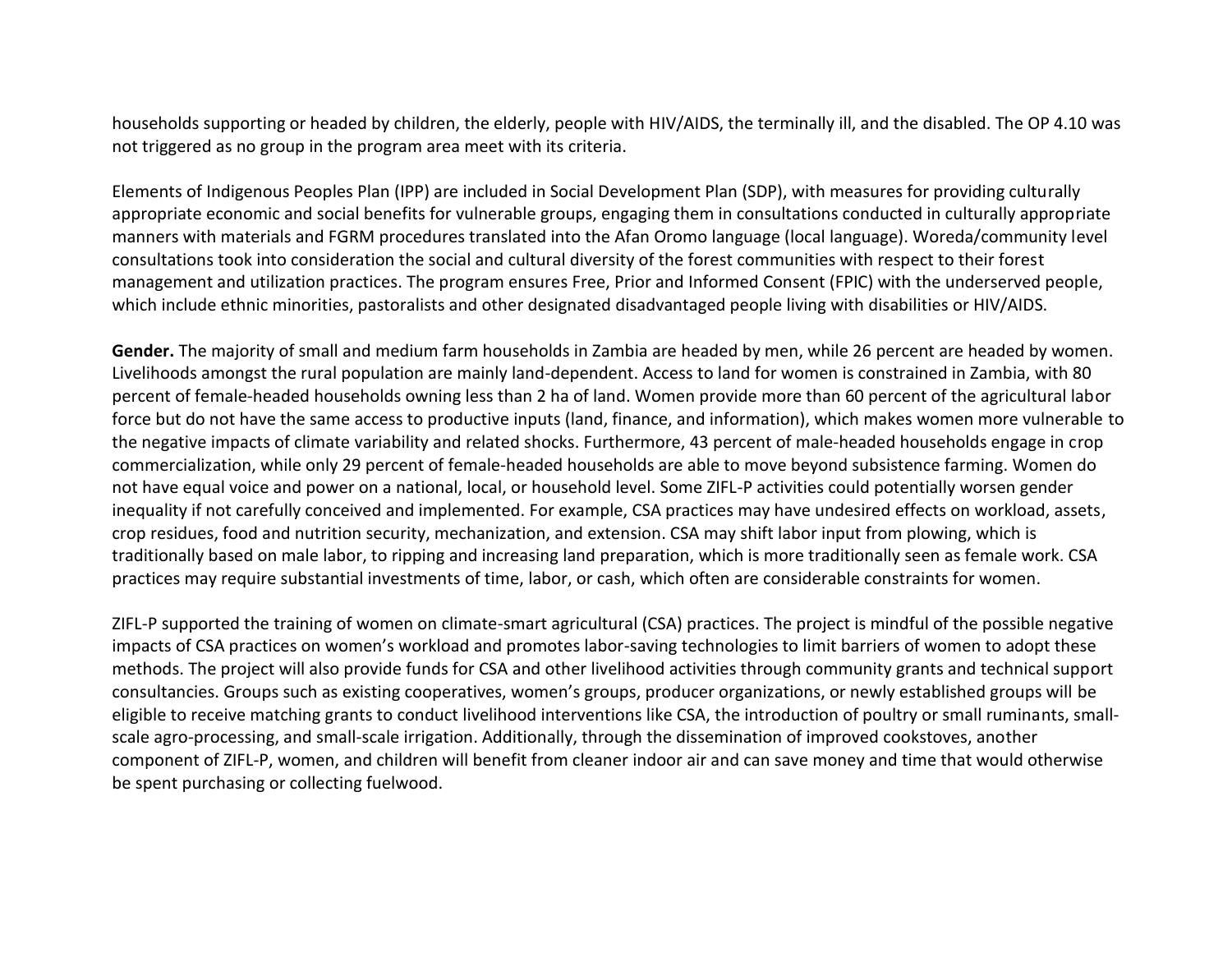ZIFL-P seeks to address inequities in human capital, economic empowerment, and voice-based on the findings and recommendations of the Gender Assessment and Strategy which is underway and will be completed by the end of 2019.

Result Framework for ZIFL-P has one higher level indicator on people in targeted communities with increased monetary and non- monetary benefits, and two intermediate indicators disaggregated by gender: direct project beneficiaries, and farmers adopting improved agricultural technologies.

**Stakeholder Engagement.** In order to ensure that all stakeholders are fully aware and well equipped to participate fully in the project activities, ZIFL-P developed a communication and citizens engagement strategy (CCES). The CCES profiles and outlines the implementation plan for all the target groups including rural communities, service providers, the media, civil society, and communitybased organizations.

District Development Coordinating Committee (DDCC) provides policy guidance on development projects in the districts, and District Planning Sub-Committee (DPSC) is a multi-stakeholder team consisting of technical staff, traditional representatives and civil society partners provide the day to day overall coordination and is responsible for advising, reviewing and recommending community subprojects from Wards and Communities.

The Chipata Roundtable was established to provide a forum for Government and non-governmental stakeholders to discuss major environmental threats to the Luangwa Valley ecosystem and is chaired by the provincial permanent secretary (PS), with the active participation of chiefs and civil society. The Chipata Roundtable serves as an important platform for ZIFL-P to engage other stakeholders on project activities.

**Feedback and Grievances Redress Mechanism.** The ZIFL-P FGRM has been designed to provide a timely, responsive and effective system of resolving community groups or individual's grievances in the areas of implementation. It is a process starting at the district level, through the Provincial administration, to the National level. It is a multi-stage process that ensures that all stakeholders from the community level to the National office are involved in finding solutions to the grievances raised by the targeted communities. At the community level, the project grievance redress structure is linked to the existing traditional authority structure as this already provides for resolving conflicts in the communities. This ensures accessibility to the FGRM as the traditional structures are close to the people. The Focal Point in the community is the Village Secretary and supported by the Project Committee Chairperson. The Focal Person is someone with knowledge of the local and/or official language of communication and able to record the grievances where